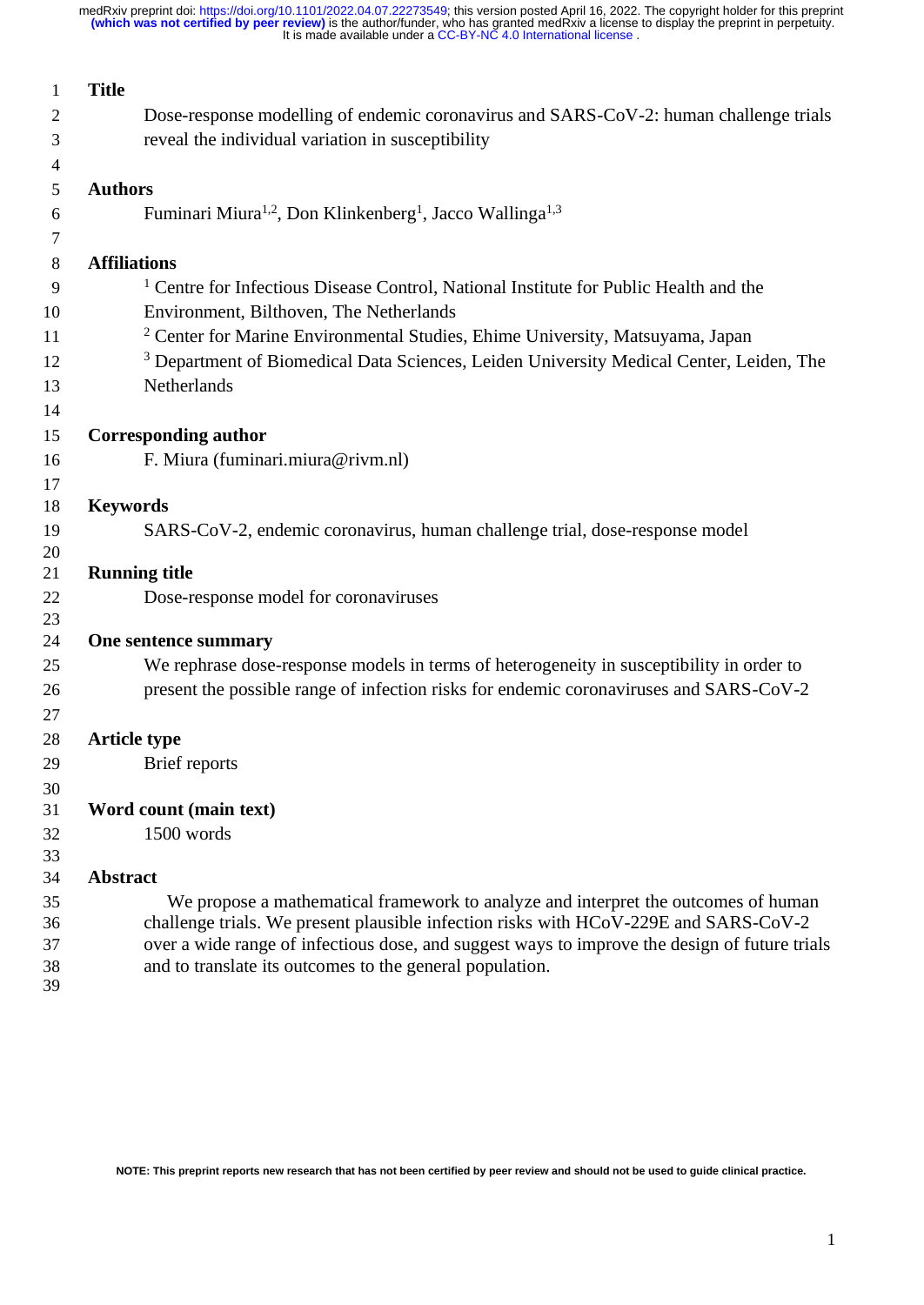# **Main text**

### **Background**

 Quantifying the infectivity of pathogens is a crucial step towards the understanding of infection risks. In human challenge trials the infection risk is observed as the proportion of exposed participants that become infected. Dose-response models describe how this proportion infected changes with an increase in the infectious dose used to expose the participant [1,2]. Such dose-response models can be used to improve trial designs [3], to describe infectivity and immunogenicity in human hosts [4], and to simulate the infection risks via various transmission routes [5].

 Dose-response models can account for variation in host susceptibility, and most often such variation has been modelled by a beta distribution [6,7]. However, when a proportion of individuals is completely immune, the variation is better captured by other distributions (e.g., [8]).

 Here, we start by reformulating dose-response models with a flexible description of the variation in host susceptibility that allows for an intuitive biological interpretation. We show how variation in susceptibility determines the dose-response relationship for the endemic human coronavirus HCoV-229E and we compute the plausible range of SARS-CoV-2 dose-response curves based on available outcomes of a challenge study.

- Our approach suggests how the design of human challenge trials can be improved to better capture the variation in susceptibility, and suggests how to translate the outcomes of human challenge studies into infection risks for the general population.
- 

### **Methods**

#### Human challenge studies

 We conducted a literature search to collect available data from human challenge studies with endemic coronaviruses and SARS-CoV-2. The collected data consists of 5 studies with endemic coronaviruses HCoV 229E and one study with SARS-CoV-2. In all cases the study population consisted of healthy adult volunteers, and the participants were intranasally inoculated with certain doses in each trial. The challenge studies reported the challenge dose, the number of challenged individuals, and the number of infected individuals as summarized in **Supplementary Material**, **Table S1** and **Table S2**.

Dose-response models to analyze human challenge studies

 The reported infectious doses  $d$  are expectations of a Poisson distribution of the actual infectious dose, with mean  $d$ . If each host is equally susceptible, the probability of infection  $P(d)$  given a challenge dose d is  $P(d) = 1 - exp(-d)$ . This assumes that each infectious particle can independently establish an infection [2,9].

 We capture the variation in susceptibility among study participants by assigning each a 79 level of susceptibility s, according to a distribution  $f(s)$  with mean 1. A participant with a 80 level of susceptibility *s* has *s* times higher probability of infection compared to an average 81 individual, per infectious particle. The probability of infection upon challenge with a dose  $d$ is  $P(d) = 1 - \int_0^\infty exp(-sd)f(s)ds$ . By fitting this model for the probability of infection to the observed proportion of infections in human challenge studies we can infer the shape of the 84 distribution  $f(s)$  using the method of maximum likelihood, see **Supplementary Material** for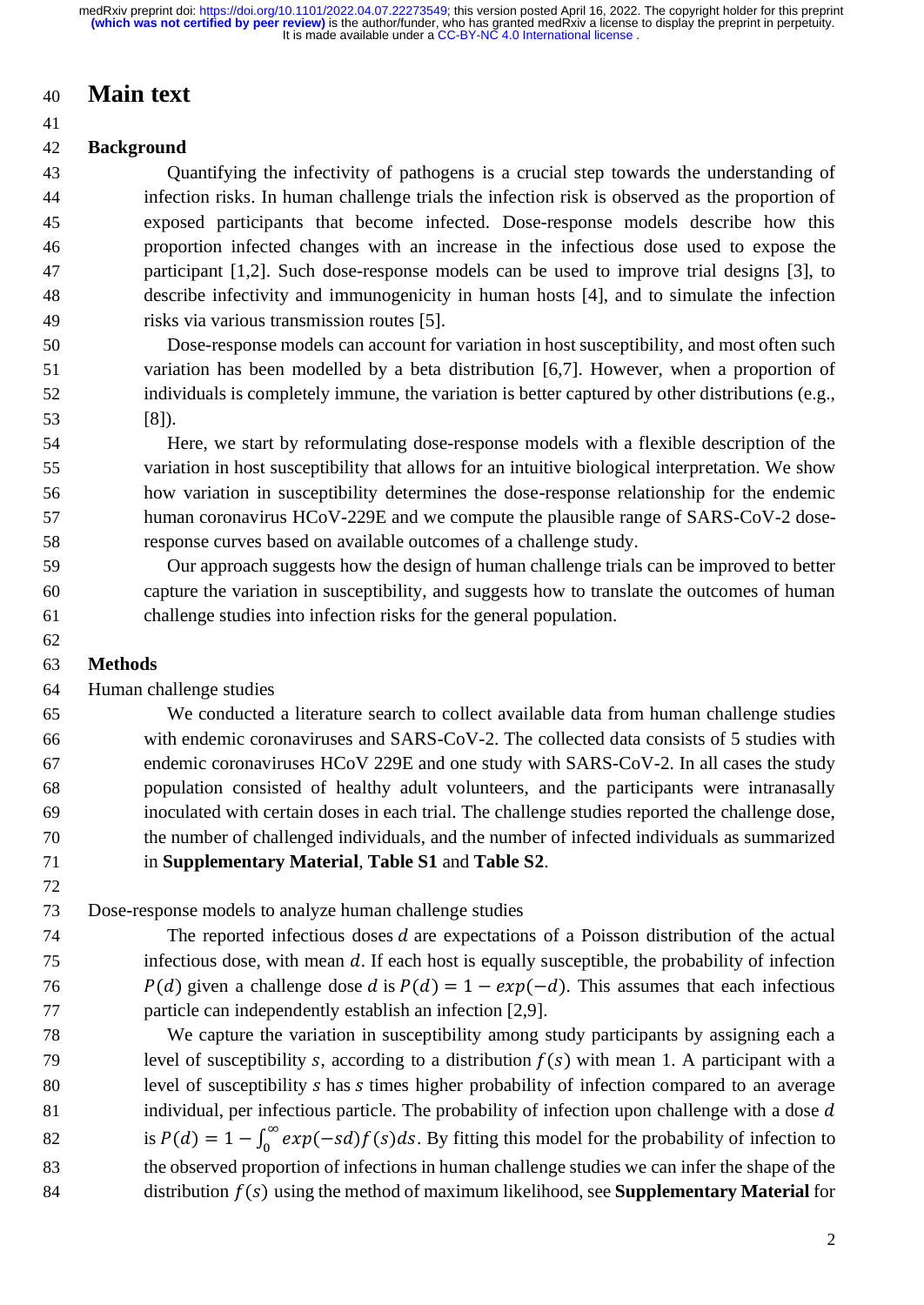details. We use four different models for the distribution: a Dirac delta distribution to reflect a situation where all individuals have the same level of susceptibility; a gamma distribution to reflect a situation where the level of susceptibility varies continuously; a bimodal distribution with one fraction of the population almost immune, and the remaining fraction with a single level of susceptibility; and a bimodal distribution with one fraction of the population almost immune, and the remaining fraction with a gamma distribution for the level of susceptibility to vary continuously. Detailed model descriptions and estimated parameters are provided in **Table S3**.

### **Results**

Susceptibility distributions determine the shape of dose-response curves

 We described the proportion of infections among individuals exposed to different doses of the endemic coronavirus HCoV-229E by fitting dose-response models. Since the collected trial data include participants who might have been exposed to viruses, we included bimodal distributions of susceptibility.

 The results reveal a strong statistical support for a distribution reflecting a situation where a fraction of the population is almost immune whereas the remaining fraction of the population has a single level of susceptibility. There is no statistical support for a homogeneous level of susceptibility or continuous variation in susceptibility for all individuals (**Table S4**).

#### Plausible SARS-CoV-2 dose-response curves

106 In the available human challenge study with SARS-CoV-2 all participants were healthy 107 young adults with no evidence of previous SARS-CoV-2 infection or vaccination, and they were all exposed to the same single dose [10]. Here we show how the variation in susceptibility would affect the infection risk at different doses. Since participants had not had any prior exposure to this virus, we assumed a continuous variation in susceptibility only. We fitted the model with several gamma distributions for the level of susceptibility to the 112 observed SARS-CoV-2 challenge data, where we increased the coefficient of variation  $(CV)$ 113 over orders of magnitude from small  $(10^{-6})$  to large  $(10^2)$ . The corresponding curves reveal that the infection risk increases more gradually with increasing CV in susceptibility (**Figure 1A**).

 We accounted for the statistical uncertainty in the fraction of the participants that were infected by taking 1000 bootstrap samples and fitting dose-response curves to each bootstrapped dataset, reflecting a situation where the susceptibility level is completely 119 homogeneous  $(V = 0)$ , and where the level is similar to that of the endemic coronavirus 120 infection  $(V = 1)$ (**Figure 1B** and **1C**).

 We compared the bootstrapped SARS-CoV-2 dose-response curves with the dose-response curve from a SARS-CoV-1 mouse model obtained by Watanabe et al. [11], which has been widely used in risk assessments of SARS-CoV-2 (dotted lines in **Figure 1**). This reveals that using the current reference model based on mouse data with SARS-CoV-1 could lead to 125 serious underestimation of the infection risk for SARS-CoV-2, irrespective of the shape of the distribution of susceptibility level. We also compared the SARS-CoV-2 dose-response curves with the observed outcomes from the challenge studies with endemic coronavirus (**Figure 1D**). This suggests that the estimated range of infection risks of endemic coronavirus is consistent with the observed infection risk in the SARS-CoV-2 trial [12].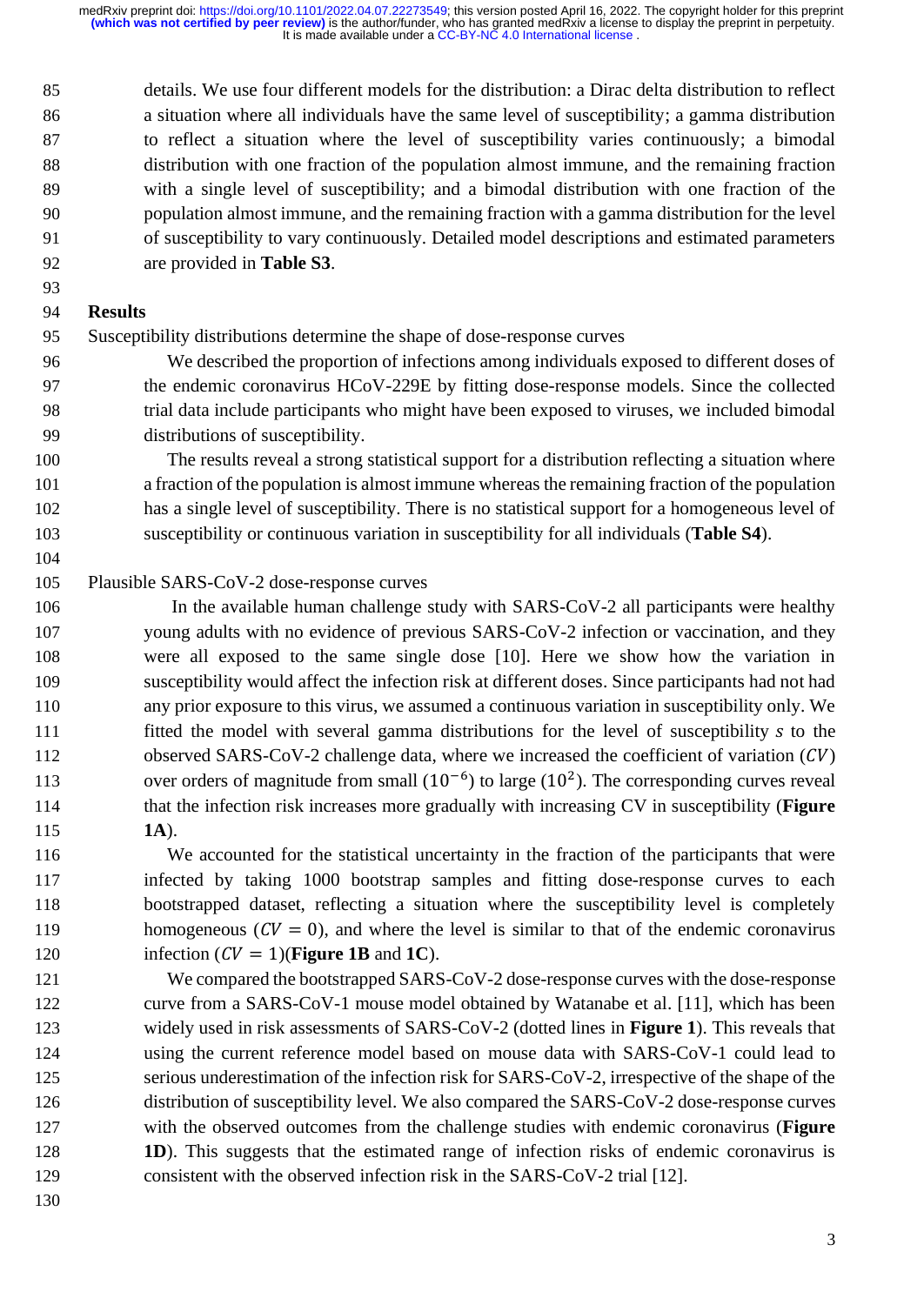#### **Discussion**

- In this study, we revealed the plausible range of infection risk over multiple orders of magnitude of the infectious dose for the endemic coronavirus HCoV 229E and SARS-CoV- 2, based on human challenge trials. We presented how these dose-response relationships are shaped by the underlying distribution of susceptibility to infection.
- The range of SARS-CoV-2 dose-response curves arises from the unknown distribution of background susceptibility in the population and the statistical uncertainty due to the limited number of participants that have participated in the human challenge study. Our results caution against assuming equal susceptibility in the population in risk assessments [5,11], as this assumption results in a lower bound for infection risks at lower doses.

Our results provide implications for further research. We address three of them here.

 Firstly, our approach suggests a possible improvement in the design of human challenge trials. Conventional trials tend to use a single dose such as the median human infectious 144 dose (HID<sub>50</sub>) [13]. Using two (or more) challenge doses would be highly informative for extrapolating the findings over a wider range of doses. If multiple challenge doses would not be feasible, we advise to consider using a different challenge dose than the doses used in previous studies. The outcomes of the different studies can be combined in a meta-analysis that takes advantage of those different doses to infer how infection risk changes with dose. This would elucidate the unknown variation in level of susceptibility among individuals.

 Secondly, the dose-response models proposed here, as many other dose-response models, have underlying assumptions that the infectious particles are homogeneously mixed in the inoculates and act independently in causing an infection [2,9]. These assumptions suffice for describing the outcome of human challenge studies, even though it might not hold, for example, when virus particles aggregate. The dose-response model can be extended to allow for variation in the per-particle probability, using methods explored previously [2,14], which would allow for a built-in check of violating this assumption.

 Thirdly, our approach offers guidance for the translation of the observed risk of infection in human challenge studies to the general population. Currently this translation is difficult as the study population of challenge studies, due to safety and ethical reasons, consists of healthy adult volunteers [15]. Such a study population is not representative of a general population which includes children and elderly. Besides, the general population now includes persons who have been exposed to SARS-CoV-2. The strict selection of healthy adult study participants with no evidence of previous exposure inevitably reduces the variation in susceptibility relative to the general population. The proposed dose-response models with flexible distribution of susceptibility allows for exploring the impact of an expected increase in variability of the level of susceptibility in the general population and a flattening of the dose-response curve.

 In conclusion, our study reveals plausible dose-response relationships for SARS-CoV-2, based on information from human challenge trials, that are consistent with dose-response curves obtained for human endemic coronaviruses. Human challenge trials would be more informative if they use different doses. When translating the observed infection risks in the specific study population to the general population, the expected higher variability of susceptibility in the general population should be taken into account.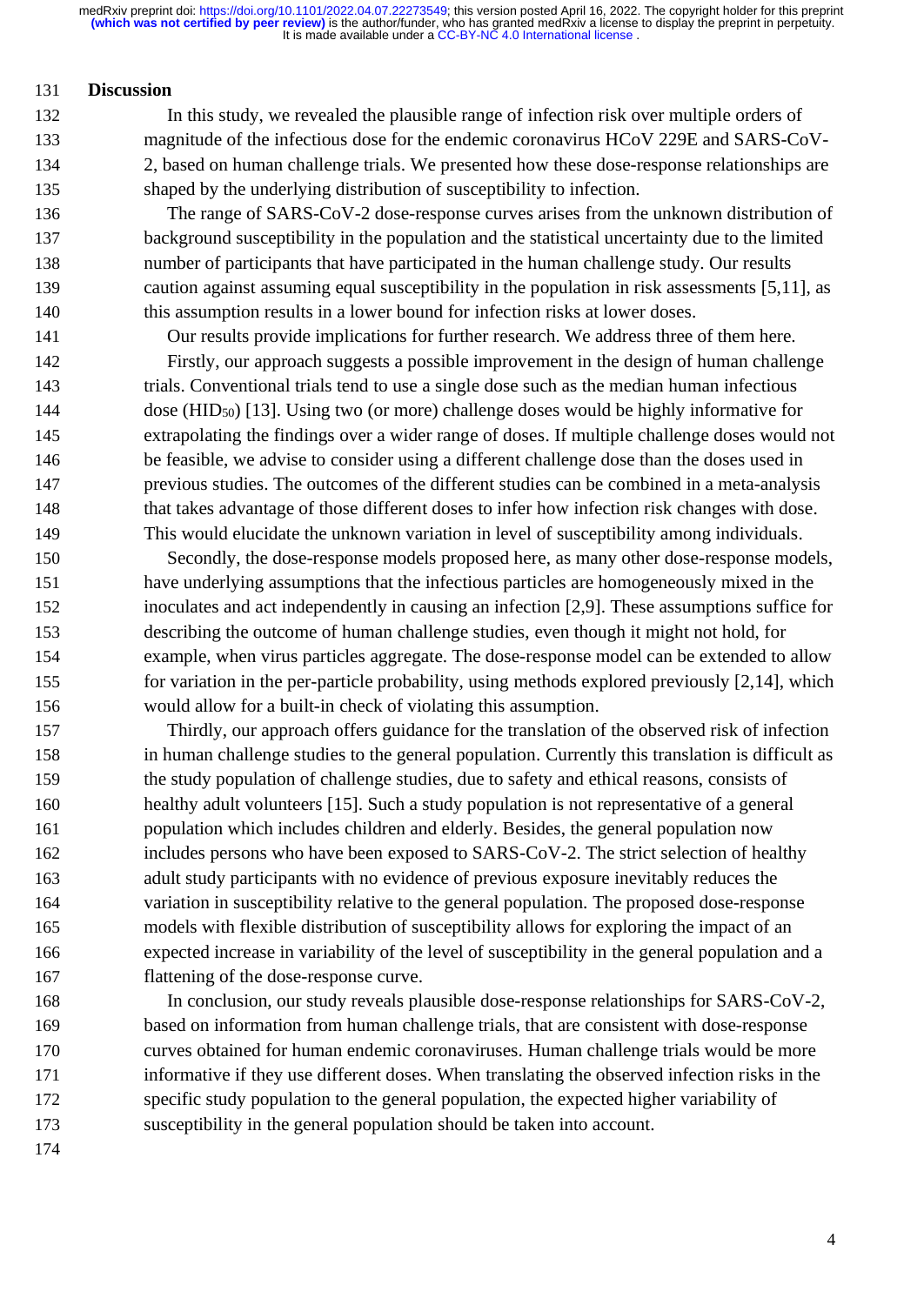#### **References**

- 1. Furumoto WA, Mickey R. A mathematical model for the infectivity-dilution curve of tobacco mosaic virus: theoretical considerations. Virology **1967**; 32:216–223.
- 2. Haas CN, Rose JB, Gerba CP. Quantitative Microbial Risk Assessment. John Wiley & Sons, 2014.
- 3. Atmar RL, Opekun AR, Gilger MA, et al. Determination of the 50% human infectious dose for Norwalk virus. J Infect Dis **2014**; 209:1016–1022.
- 4. Clements ML, Snyder MH, Sears SD, Maassab HF, Murphy BR. Evaluation of the infectivity, immunogenicity, and efficacy of live cold-adapted influenza B/Ann Arbor/1/86 reassortant virus vaccine in adult volunteers. J Infect Dis **1990**; 161:869–877.
- 5. Zhang X, Wang J. Dose-response Relation Deduced for Coronaviruses From Coronavirus Disease 2019, Severe Acute Respiratory Syndrome, and Middle East Respiratory Syndrome: Meta-analysis Results and its Application for Infection Risk Assessment of Aerosol Transmission. Clin Infect Dis **2021**; 73:e241–e245.
- 6. Teunis PF, Havelaar AH. The Beta Poisson dose-response model is not a single-hit model. Risk Anal **2000**; 20:513–520.
- 7. Gomes MGM, Lipsitch M, Wargo AR, et al. A missing dimension in measures of vaccination impacts. PLoS Pathog **2014**; 10:e1003849.
- 8. Halloran ME, Longini IM Jr, Struchiner CJ. Estimability and interpretation of vaccine efficacy using frailty mixing models. Am J Epidemiol **1996**; 144:83–97.
- 9. Nilsen V, Wyller J. QMRA for Drinking Water: 1. Revisiting the Mathematical Structure of Single-Hit Dose-Response Models. Risk Anal **2016**; 36:145–162.
- 10. Killingley B, Mann AJ, Kalinova M, et al. Safety, tolerability and viral kinetics during SARS-CoV-2 human challenge in young adults. Nat Med **2022**; :1–11.
- 199 11. Watanabe T, Bartrand TA, Weir MH. Development of a dose response model for SARS coronavirus. Risk Anal **2010**; Available at:
- https://onlinelibrary.wiley.com/doi/abs/10.1111/j.1539-6924.2010.01427.x.
- 12. Killingley B, Mann A, Kalinova M, et al. Safety, tolerability and viral kinetics during SARS- CoV-2 human challenge. Research Square. 2022; Available at: https://www.researchsquare.com/article/rs-1121993/v1.
- 13. Levine MM, Abdullah S, Arabi YM, et al. Viewpoint of a WHO Advisory Group Tasked to Consider Establishing a Closely-monitored Challenge Model of Coronavirus Disease 2019 (COVID-19) in Healthy Volunteers. Clin Infect Dis **2021**; 72:2035–2041.
- 14. Teunis PFM, Brienen N, Kretzschmar MEE. High infectivity and pathogenicity of influenza A virus via aerosol and droplet transmission. Epidemics **2010**; 2:215–222.
- 15. Jamrozik E, Littler K, Bull S, et al. Key criteria for the ethical acceptability of COVID-19 human challenge studies: Report of a WHO Working Group. Vaccine **2021**; 39:633–640.
- 

### **Acknowledgements**

- **Funding:** FM acknowledge funding support from JSPS KAKENHI (Grant number
- 20J00793). This project has received funding from the European Union's Horizon 2020 research
- and innovation programme project EpiPose (JW and DK, Grant agreement number 101003688).
- This work reflects only the authors' view. The European Commission is not responsible for any use
- that may be made of the information it contains. **Competing interests:** The authors declare no
- competing interests. **Data and materials availability:** all codes and analyzed data are available at
- the author's GitHub link (https://github.com/fmiura/CoronaDR\_2022).
-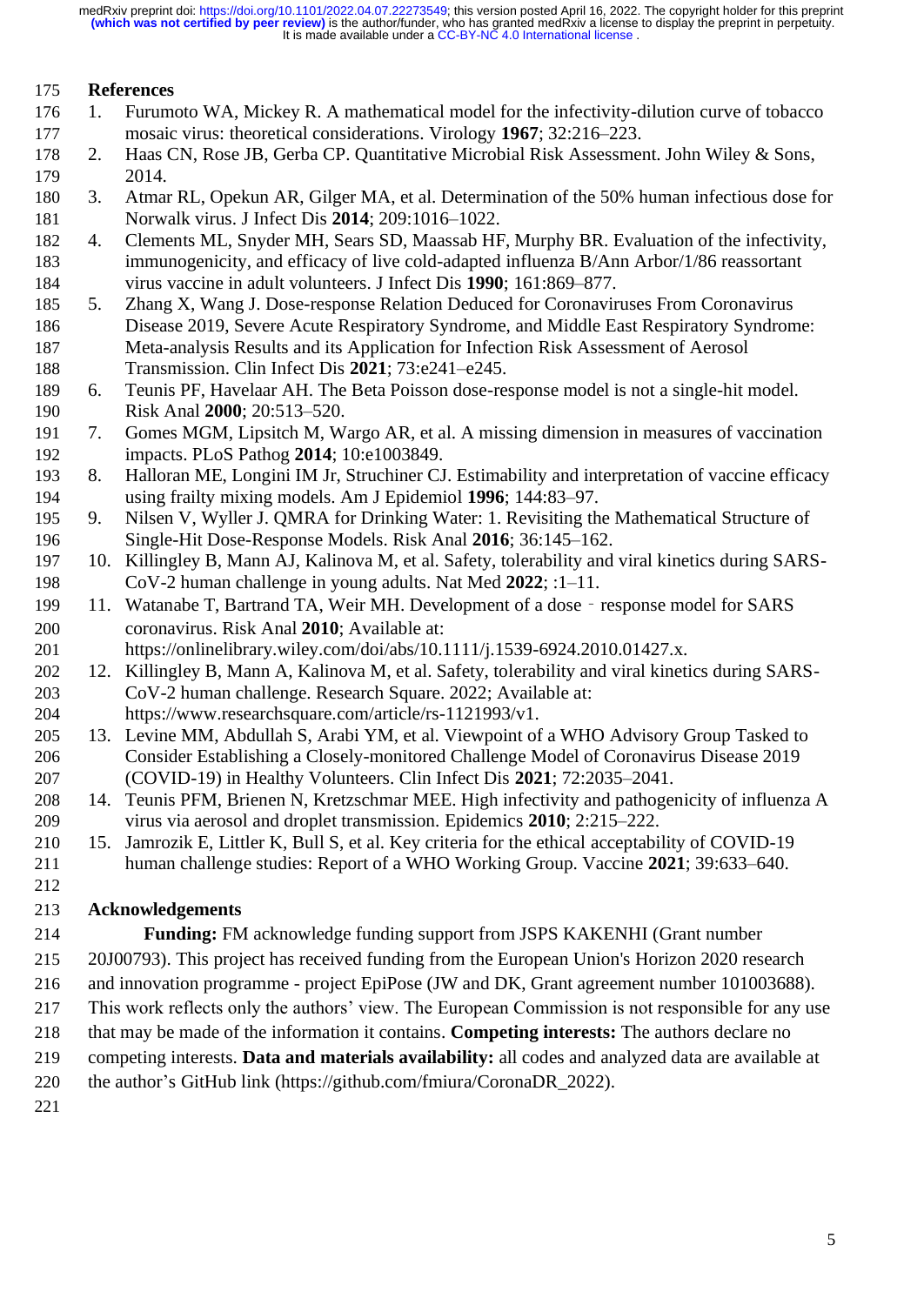It is made available under a CC-BY-NC 4.0 International license. **(which was not certified by peer review)** is the author/funder, who has granted medRxiv a license to display the preprint in perpetuity. medRxiv preprint doi: [https://doi.org/10.1101/2022.04.07.22273549;](https://doi.org/10.1101/2022.04.07.22273549) this version posted April 16, 2022. The copyright holder for this preprint



 **Figure 1.** Dose-response curves of SARS-CoV-2 (panel **A**, **B**, and **C**) and comparison with an estimated dose-response curve of endemic coronaviruses (panel **D**) based on observed human challenge data. In panel **A**-**C**, light red dots stand for observations from human challenge data of SARS-CoV-2 (**Table S2**), and whiskers show Jeffrey's binomial confidence intervals (95%). Panel **A** illustrates that the steepness of fitted curves (blue lines) decreases over the increase in the coefficient of variation (CV) in susceptibility from  $10^{-6}$  to  $10^{2}$ . Panel **B** and **C** show curves fitted to 230 1000 bootstrapped samples from observed data where the CV is set as 0 and 1 respectively. These values are selected to consider two scenarios where the susceptibility level is completely homogeneous and where the level is comparable to that of endemic coronavirus infection. Dotted grey lines show reference dose-response curves of SARS-CoV-1 animal model [11]. In panel **D**, plots and whiskers are observed challenge data of endemic coronaviruses (**Table S1**), and dark and light blue lines indicate fitted SARS-CoV-2 models where the CV is fixed as 0 and 1 respectively.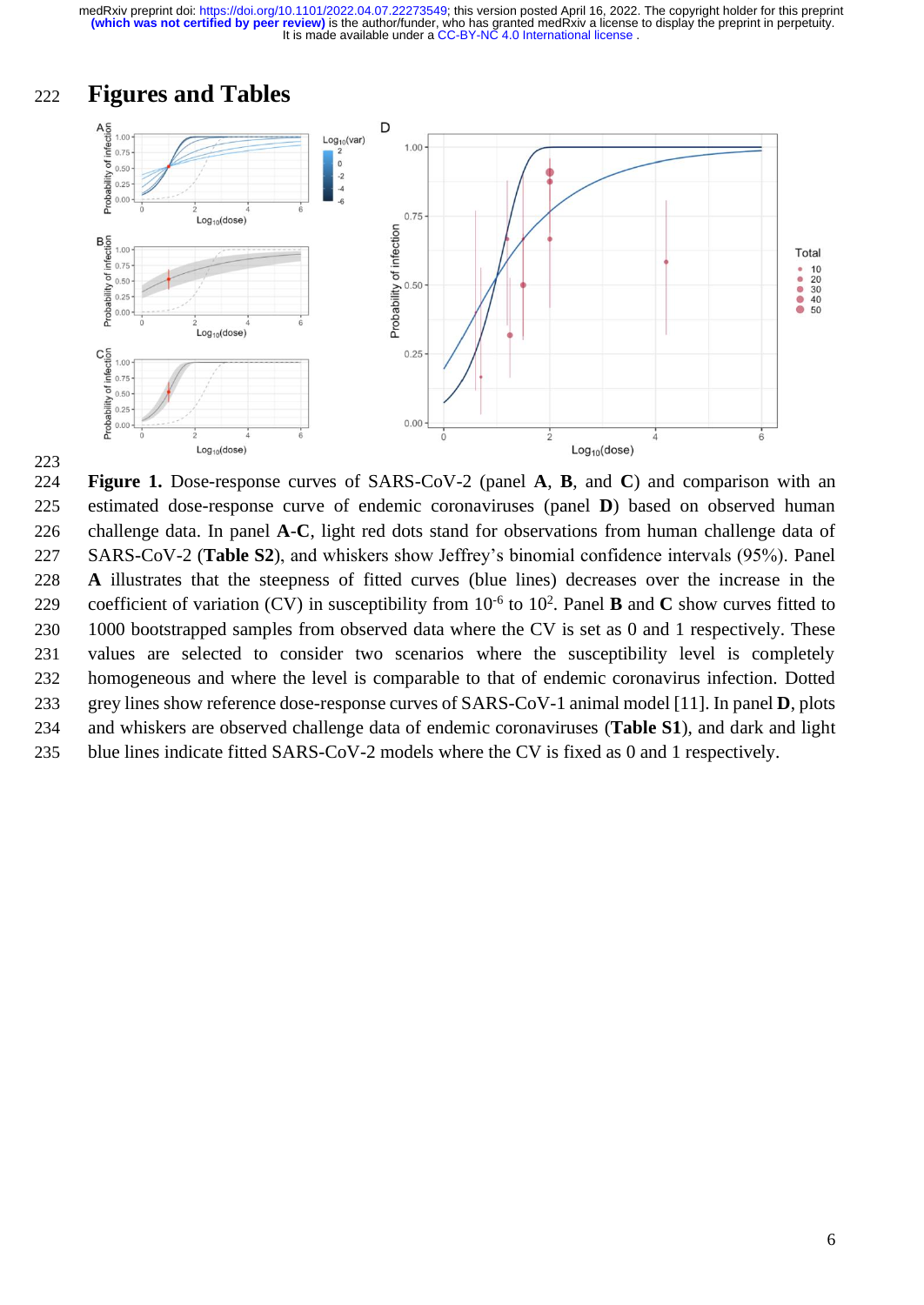# Supplementary Materials for

# Dose-response modelling of endemic coronavirus and SARS-CoV-2: an implication for future human challenge trials

Fuminari Miura, Don Klinkenberg, Jacco Wallinga.

Correspondence to: fuminari.miura@rivm.nl

## **Table of contents:**

#### **Materials and Methods**

Human challenge data Rephrased dose-response model Model fitting Referred animal dose-response model

#### **References**

#### **Supplementary figures and tables**

**Figure S1.** Estimated dose-response models of endemic coronavirus.

**Figure S2.** Simulated trajectories of SARS-CoV-2 dose response curves.

**Table S1.** Human challenge data with endemic coronavirus.

**Table S2.** Human challenge data with SARS-CoV-2

**Table S3.** Model description and estimated parameters.

**Table S4.** Model comparison of dose-response models employing different distributions.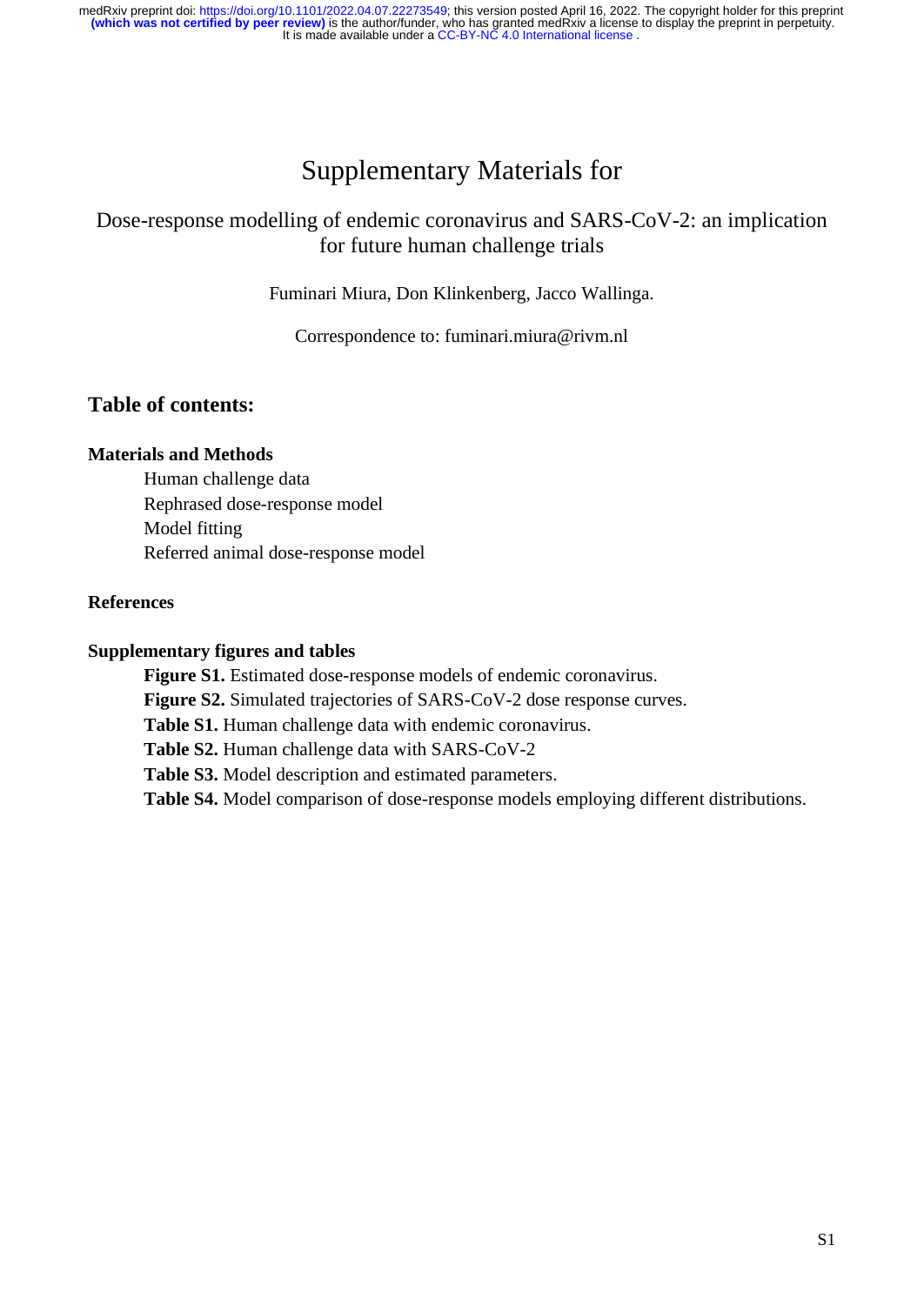### **Materials and Methods**

#### *Human challenge data*

The challenge data of endemic coronaviruses and SARS-CoV-2 were collected from published articles. We conducted literature search using PubMed and Google Scholar, and 13 human challenge studies were found in total. For further analysis, 7 studies [1–7] were excluded because the information on inoculated doses was unavailable. Thus, 5 studies of endemic coronaviruses [8–12] and 1 study of SARS-CoV-2 [13] were used in the dose-response analysis. The data consisted of the number of exposed doses, total participants, and infected individuals in each trial. The summary of analyzed data with details (i.e., inoculation methods and references) is shown in **Table S1**.

To synthesize the obtained data, we set two assumptions. First, the infection status was comparable across those studies. Several studies defined the infection status by antibody level, while others defined it by the presence of viruses. Second, there was negligible effect of aggregation of viruses. Since the detailed information of inoculated samples was not available, the unit of dose is defined as the reported unit (i.e., TCID<sub>50</sub>, Median tissue culture infectious dose). If there is data that quantify the level of aggregation, further extension of the dose-response analysis is also possible (see  $[14,15]$ .

#### *Rephrased dose-response model*

Here we denote the probability of infection in controlled infection experiments as  $P_{inf}(d)$ , a function of dose  $d$ . In a host, it is reasonable to assume that all the particles are independently infectious and effective to establish an infection (i.e., single-hit theory [15,16]). The simplest doseresponse relationship is formulated by incorporating Poisson uncertainty in a microbial inoculum:

$$
P_{inf}(d;r) = 1 - exp(-rd)
$$
 Eq. 1

where  $r$  is the probability of establishing infection by a single-hit.

While previous studies formulated the variation in  $r$  (often with a beta distribution [15,17– 19]), here we focus on the variation in a host. Suppose that the susceptibility to infection among individuals differs and is distributed as  $f(s)$  with a level of susceptibility s. The interpretation of variable *s* is that an individual with the level of susceptibility  $s = s'$  has *s'* times higher probability of infection compared to an individual with  $s = 1$ . By expanding *Eq.*1 and integrating the variation in susceptibility, the marginal probability of infection is written as

$$
P_{inf}(d;r,\boldsymbol{\theta})=1-\int_0^\infty exp(-rds)\,f(s;\boldsymbol{\theta})ds
$$
 Eq. 2

where  $\theta$  is a parameter vector of  $f(s)$ . If a single-hit always results in infection, that is,  $r = 1$ , *Eq.*2 can be further simplified

$$
P_{inf}(d; \boldsymbol{\theta}) = 1 - \int_0^{\infty} exp(-ds) f(s; \boldsymbol{\theta}) ds = 1 - \mathcal{L}_s(d) \qquad Eq. 3
$$

where  $\mathcal{L}_s$  refers to the Laplace transform of  $f(s)$ .

As an illustrative example, we introduce the dose-response model where the level of susceptibility is distributed as a Gamma distribution,  $s \sim \text{Gamma}(\alpha, \beta)$ . By solving *Eq.3*, the doseresponse model is derived as

$$
P_{inf}(d; \alpha, \beta) = 1 - \left(1 + \frac{d}{\beta}\right)^{-\alpha} \qquad Eq. 4
$$

and this formula is the same as the so-called Beta-Poisson model [15,19]. Note that we can derive *E*q.4 without violating the single-hit principle, and the equation can be interpreted as the relationship between dose-dependent infection probability and the susceptibility distribution within a host.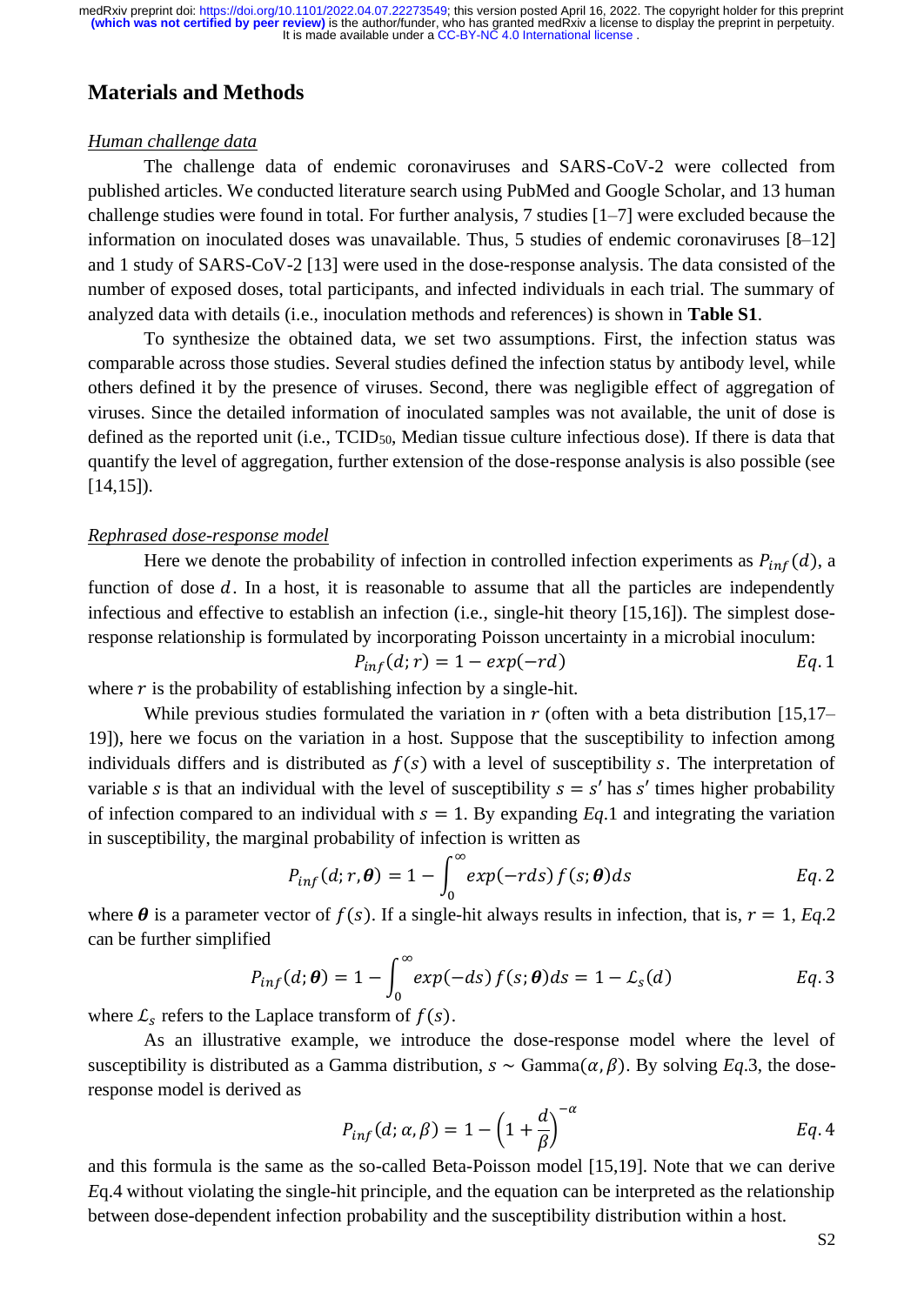#### *Model fitting*

Since the results of controlled infections are obtained as either infected or not in challenge experiments, such observation process leads to a binomial likelihood

$$
L(\boldsymbol{\theta}) = \prod_i (1 - P_{inf}(d_i))^{(n_i - m_i)} P_{inf}(d_i)^{m_i}
$$

and thus the log-likelihood is

$$
\ell(\boldsymbol{\theta}) = \sum_{i} [(n_i - m_i) \ln (1 - P_{inf}(d_i)) + m_i \ln (P_{inf}(d_i))]
$$

where for each trial *i* we have a dose  $d_i$  and a group of  $n_i$  volunteers of which  $m_i$  are infected. To estimate the set of parameters  $\theta$ , maximum likelihood estimation (MLE) was performed. For this computation we used the optim() function in the R statistical programming environment version 3.5.1., and 95 % confidence intervals were computed from 1000 bootstrapped samples.

#### *Referred animal dose-response model*

Current risk assessments of SARS-CoV-2 infection risk among humans often refer to the animal dose-response model obtained by Watanabe et al. [20]. Their study used a Delta model (i.e., the first model in **Table S3**) and fitted it to available SARS-CoV-1 data based on mouse experiments. As a result, the estimated parameter was  $a = \frac{1}{4}$  $\frac{1}{410}$  in **Table S3** notation. For details, see the original article [20]. For comparison of dose-response curves, we converted the unit of inoculated doses using the ratio of PFU to TCID<sup>50</sup> that is previously established as 0.7 [21].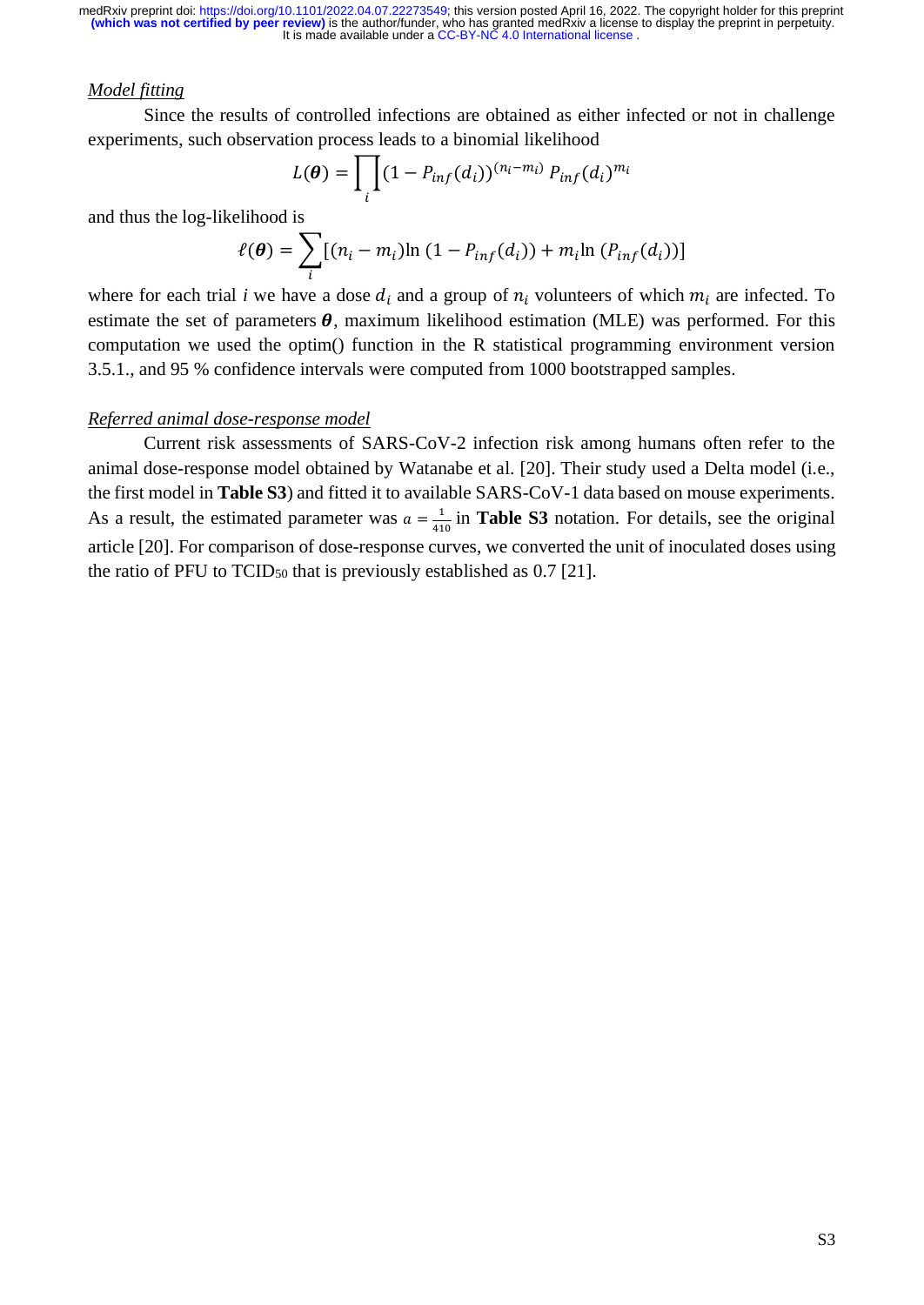# **References**

- 1. Kraaijeveld CA, Reed SE, Macnaughton MR. Enzyme-linked immunosorbent assay for detection of antibody in volunteers experimentally infected with human coronavirus strain 229 E. J Clin Microbiol. **1980**; 12(4):493–497.
- 2. Higgins PG, Phillpotts RJ, Scott GM, Wallace J, Bernhardt LL, Tyrrell DA. Intranasal interferon as protection against experimental respiratory coronavirus infection in volunteers. Antimicrob Agents Chemother. **1983**; 24(5):713–715.
- 3. Bradburne AF, Somerset BA. Coronative antibody tires in sera of healthy adults and experimentally infected volunteers. J Hyg . **1972**; 70(2):235–244.
- 4. Macnaughton MR, Hasony HJ, Madge MH, Reed SE. Antibody to virus components in volunteers experimentally infected with human coronavirus 229E group viruses. Infect Immun. **1981**; 31(3):845–849.
- 5. Bradburne AF. Antigenic relationships amongst coronaviruses. Arch Gesamte Virusforsch. **1970**; 31(3):352–364.
- 6. Cohen S, Tyrrell DA, Smith AP. Psychological stress and susceptibility to the common cold. N Engl J Med. **1991**; 325(9):606–612.
- 7. Callow KA. Effect of specific humoral immunity and some non-specific factors on resistance of volunteers to respiratory coronavirus infection. J Hyg . **1985**; 95(1):173–189.
- 8. Bradburne AF, Bynoe ML, Tyrrell DA. Effects of a "new" human respiratory virus in volunteers. Br Med J. ncbi.nlm.nih.gov; **1967**; 3(5568):767–769.
- 9. Reed SE. The behaviour of recent isolates of human respiratory coronavirus in vitro and in volunteers: evidence of heterogeneity among 229E-related strains. J Med Virol. **1984**; 13(2):179–192.
- 10. Bende M, Barrow I, Heptonstall J, et al. Changes in human nasal mucosa during experimental coronavirus common colds. Acta Otolaryngol. **1989**; 107(3–4):262–269.
- 11. Callow KA, Parry HF, Sergeant M, Tyrrell DA. The time course of the immune response to experimental coronavirus infection of man. Epidemiol Infect. **1990**; 105(2):435–446.
- 12. Tyrrell DA, Cohen S, Schlarb JE. Signs and symptoms in common colds. Epidemiol Infect. **1993**; 111(1):143–156.
- 13. Killingley B, Mann AJ, Kalinova M, et al. Safety, tolerability and viral kinetics during SARS-CoV-2 human challenge in young adults. Nat Med. Nature Publishing Group; **2022**; :1–11.
- 14. Teunis PFM, Brienen N, Kretzschmar MEE. High infectivity and pathogenicity of influenza A virus via aerosol and droplet transmission. Epidemics. **2010**; 2(4):215–222.
- 15. Haas CN, Rose JB, Gerba CP. Quantitative Microbial Risk Assessment. John Wiley & Sons; 2014.
- 16. Furumoto WA, Mickey R. A mathematical model for the infectivity-dilution curve of tobacco mosaic virus: theoretical considerations. Virology. **1967**; 32(2):216–223.
- 17. Nilsen V, Wyller J. QMRA for Drinking Water: 1. Revisiting the Mathematical Structure of Single-Hit Dose-Response Models. Risk Anal. **2016**; 36(1):145–162.
- 18. Gomes MGM, Lipsitch M, Wargo AR, et al. A missing dimension in measures of vaccination impacts. PLoS Pathog. journals.plos.org; **2014**; 10(3):e1003849.
- 19. Teunis PF, Havelaar AH. The Beta Poisson dose-response model is not a single-hit model. Risk Anal. **2000**; 20(4):513–520.
- 20. Watanabe T, Bartrand TA, Weir MH. Development of a dose response model for SARS coronavirus. Risk Anal [Internet]. Wiley Online Library; **2010**; . Available from: https://onlinelibrary.wiley.com/doi/abs/10.1111/j.1539- 6924.2010.01427.x
- 21. Covés-Datson EM, King SR, Legendre M, et al. A molecularly engineered antiviral banana lectin inhibits fusion and is efficacious against influenza virus infection in vivo. Proc Natl Acad Sci U S A. National Acad Sciences; **2020**; 117(4):2122–2132.
- 22. Burnham KP, Anderson DR. Multimodel Inference: Understanding AIC and BIC in Model Selection. Sociol Methods Res. SAGE Publications Inc; **2004**; 33(2):261–304.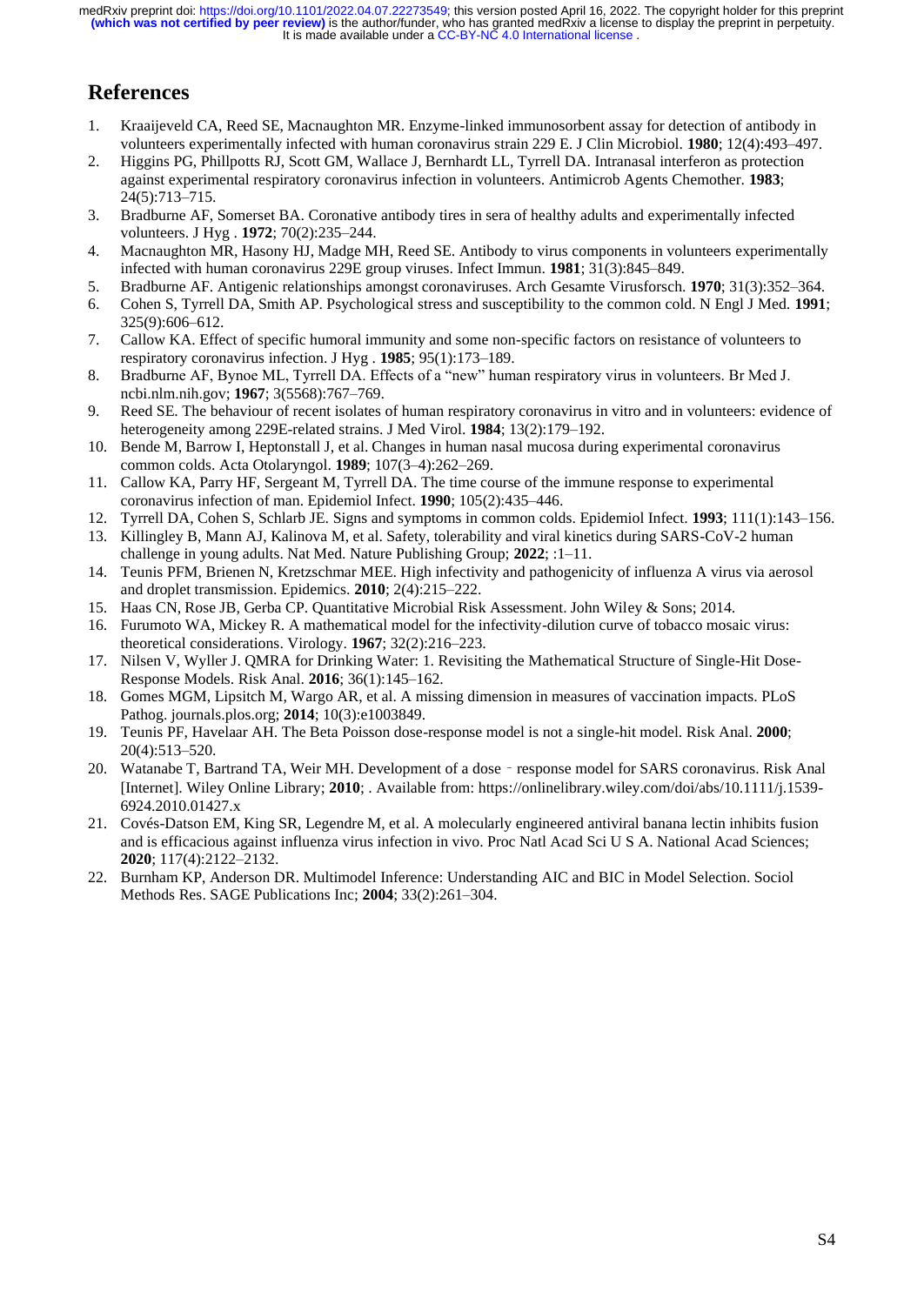

# **Supplementary figures and tables**

**Figure S1.** Estimated dose-response models of endemic coronavirus based on observed human challenge data. Grey bubbles indicate the observed data, and the size of bubbles indicates the number of participants in each trial. To describe different heterogeneity in susceptibility, doseresponse models with Delta (panel **A**), Gamma (panel **B**), Two-level (panel **C**), and Gamma with point-mass distributions (panel **D**) were fitted to the data.



**Figure S2.** Simulated SARS-CoV-2 dose response curves based on observed human challenge data. Red plot and whiskers indicate the observed data and its 95% binomial confidence intervals. Each curve is obtained by bootstrapping with a gamma model. From panel **A** to **F**, the coefficient of variation is decreased from  $10^2$  to  $10^{-3}$ .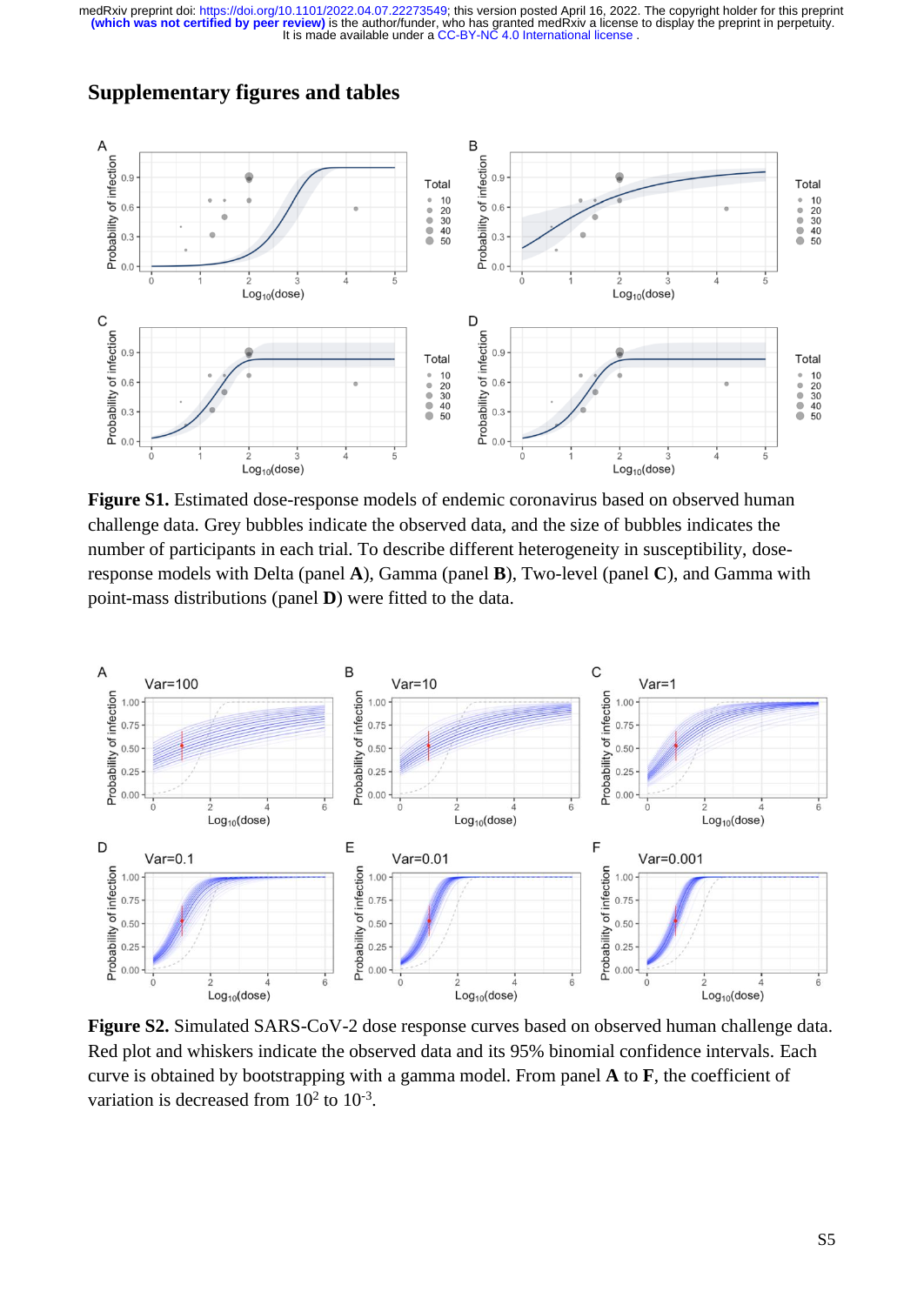| Dose    | Total | Infected       | Unit               | Pathogen         | Age     | Inoculation | Reference                          |
|---------|-------|----------------|--------------------|------------------|---------|-------------|------------------------------------|
| 100     | 24    | 21             | $TCID50*$          | $HCoV-229E$      | 21-53   | Nasal drop  | Bende 1989 (Table 1)               |
| 31.6    | 6     | $\overline{4}$ | TCID <sub>50</sub> | $HCoV-229E$      | $18-50$ | Nasal drop  | Bradburne 1967 (Fig 1)             |
| 5.0     | 6     |                | TCID <sub>50</sub> | $HCoV-229E$      | $18-50$ | Nasal drop  | Bradburne 1967 (Fig 1)             |
| 4.0     | 5     | $\overline{2}$ | TCID <sub>50</sub> | $HCoV-229E$      | 18-50   | Nasal drop  | Bradburne 1967 (Fig 1)             |
| 15.8    | 9     | 6              | TCID <sub>50</sub> | $HCoV-229E$      | 18-50   | Nasal drop  | Bradburne 1967 (Fig 1)             |
| 100     | 15    | 10             | TCID <sub>50</sub> | $HCoV-229E$      | Unknown |             | Nasal drop Callow 1990 (Main text) |
| 17.8    | 22    | 7              | TCID <sub>50</sub> | <b>HCoV-229E</b> | 18-50   | Nasal drop  | Reed 1984 (Table V)                |
| 31.6    | 24    | 12             | TCID <sub>50</sub> | $HCoV-229E$      | 18-50   | Nasal drop  | Reed 1984 (Table V)                |
| 15848.9 | 12    | 7              | TCID <sub>50</sub> | $HCoV-229E$      | $18-50$ | Nasal drop  | Reed 1984 (Table V)                |
| 100     | 55    | 50             | TCID50             | $HCoV-229E$      | 18-53   | Nasal drop  | Tyrell 1993 (Table 2)              |

**Table S1.** Human challenge data with endemic coronavirus.

†TCID50: Median tissue culture infectious dose.

**Table S2.** Human challenge data with SARS-CoV-2.

|  | Dose Total Infected Unit | Pathogen | Age Inoculation Reference |                                                                  |
|--|--------------------------|----------|---------------------------|------------------------------------------------------------------|
|  | 18                       |          |                           | TCID50* SARS-CoV-2 <sup>†</sup> 18-29 Nasal drop Killingley 2022 |

\*TCID50: Median tissue culture infectious dose.

†Pre-alpha wild-type virus (Genbank accession number OM294022).

**Table S3.** Description of dose-response models with different distributions for describing the heterogeneity in susceptibility against endemic coronavirus and its estimated parameters.

| Susceptibility<br>distribution | Dose-response model                                                      | <b>Estimated parameters</b>                                                                                                                                                                                                                                                                                 | Description                                                                                                                                                                                            |
|--------------------------------|--------------------------------------------------------------------------|-------------------------------------------------------------------------------------------------------------------------------------------------------------------------------------------------------------------------------------------------------------------------------------------------------------|--------------------------------------------------------------------------------------------------------------------------------------------------------------------------------------------------------|
| Delta                          | $P_{inf}(d) = 1 - \exp(-ad)$                                             | $a = 1.3 \times 10^{-3}$<br>$[6.6 \times 10^{-4}, 2.3 \times 10^{-3}]$                                                                                                                                                                                                                                      | All individuals have the<br>same level of<br>susceptibility, and the<br>variance is zero.                                                                                                              |
| Gamma                          | $P_{inf}(d) = 1 - (1 + \theta d)^{-k}$                                   | $\theta = 1.2$<br>$[1.4 \times 10^{-1}, 3.9 \times 10^{2}]$<br>$k = 2.7 \times 10^{-1}$<br>$[1.1 \times 10^{-1}, 5.3 \times 10^{-1}]$                                                                                                                                                                       | The level of<br>susceptibility for all<br>individuals follows a<br>gamma distribution.                                                                                                                 |
| Two-level                      | $P_{inf}(d) = 1 - [p_1 \exp(-a_1 d) + (1$<br>$-p_1$ ) exp $(-a_2d)$ ]    | $a_1 = 4.2 \times 10^{-9}$<br>$[5.8 \times 10^{-13}, 2.5 \times 10^{-5}]$<br>$a_2 = 4.2 \times 10^{-2}$<br>$[1.9 \times 10^{-2}, 6.9 \times 10^{-2}]$<br>$p_1 = 1.7 \times 10^{-1}$<br>$[1.4 \times 10^{-3}, 2.4 \times 10^{-1}]$                                                                           | A population has two<br>levels of susceptibility;<br>a proportion $(p_1)$ has a<br>mass at level of<br>susceptibility $a_1$ and the<br>other has another mass<br>at level of susceptibility<br>$a_2$ . |
| Gamma with<br>point mass       | $P_{inf}(d) = 1 - [p_1 \exp(-a_1 d) + (1$<br>$(-p_1)(1 + \theta d)^{-k}$ | $a_1 = 7.5 \times 10^{-17}$<br>$[9.7 \times 10^{-36}, 4.2 \times 10^{-5}]$<br>$p_1 = 1.7 \times 10^{-1}$<br>$[4.2 \times 10^{-7}, 2.5 \times 10^{-1}]$<br>$\theta = 6.2 \times 10^{-7}$<br>$[4.9 \times 10^{-8}, 1.0 \times 10^{-1}]$<br>$k = 6.8 \times 10^4$<br>$[7.4 \times 10^{-1}, 7.7 \times 10^{5}]$ | The level of<br>susceptibility for a<br>proportion $1 - p_1$ of<br>population follows<br>gamma distribution, and<br>the other proportion $p_1$<br>has a level of<br>susceptibility $a_1$ .             |